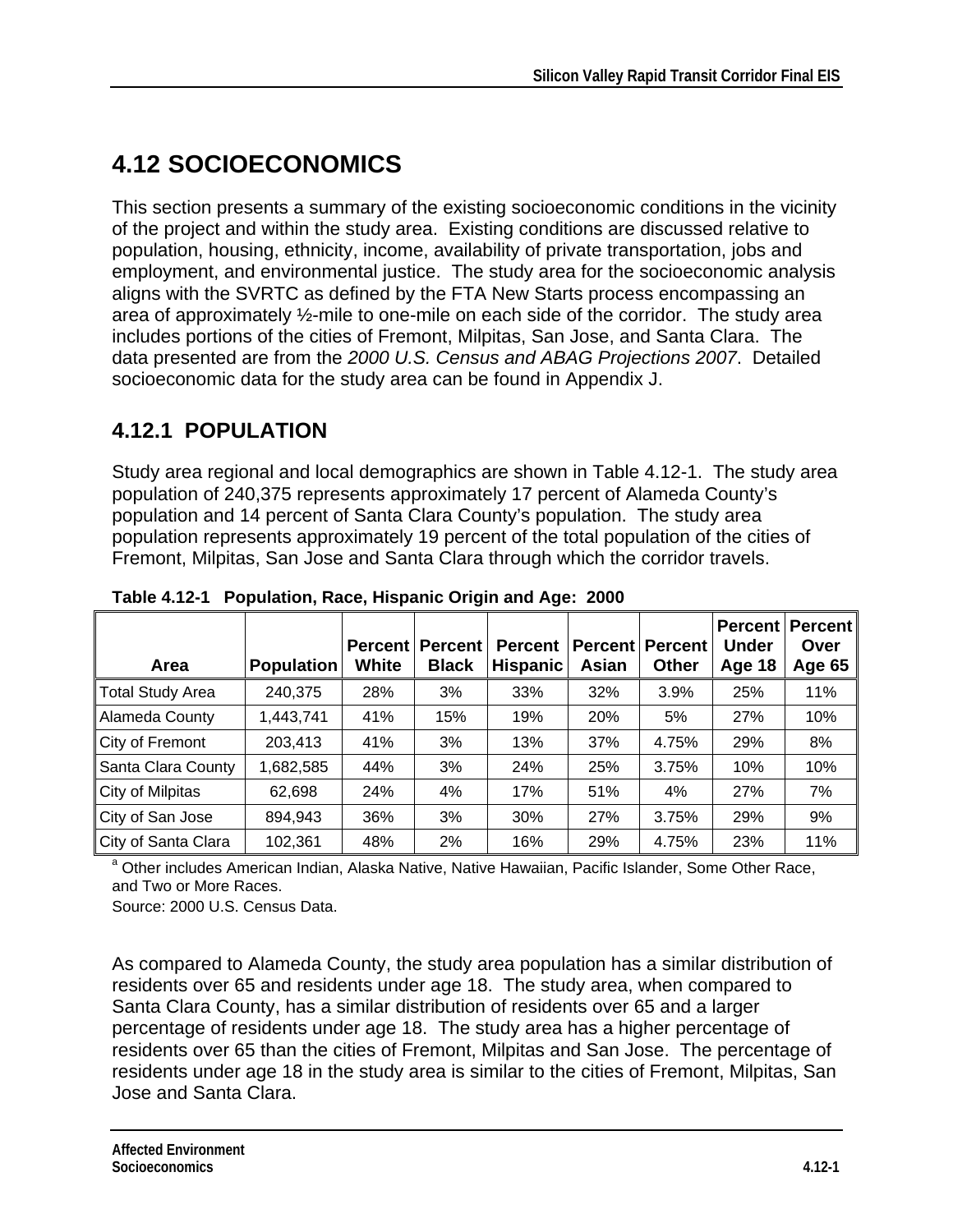Approximately 72 percent of study area residents are members of minority groups. This compares to a 59 percent minority population in Alameda County and the City of Fremont. In Santa Clara County, 56 percent of the population is represented by minorities, with 76 percent minority in the City of Milpitas, 64 percent in the City of San Jose, and 52 percent in the City of Santa Clara.

## **4.12.2 HOUSING**

#### **Households**

A household, as defined by the U.S. Census Bureau, is a group of people, related or not, living together in a dwelling unit. In 2000, there were 72,677 households in the study area, with an average household size of 3.04 persons (see Table 4.12-2). Sixtyseven percent were family households. The study area's average household size was higher than Alameda County, Santa Clara County, and the cities of Fremont and Santa Clara. The City of Fremont and Santa Clara County had very comparable average household sizes of 2.96 and 2.92, while Alameda County's average household size of 2.71 was lower and the average household size for the City of Milpitas and the City of San Jose, 3.47 and 3.20 persons, were both higher than the study area. The City of Santa Clara has the smallest average household size, 2.58 persons.

| Area                    | <b>Number of</b><br><b>Households</b> | Average<br><b>Household Size</b> | <b>Total Number</b><br>of Families |
|-------------------------|---------------------------------------|----------------------------------|------------------------------------|
| <b>Total Study Area</b> | 72,677                                | 3.04                             | 48,763                             |
| Alameda County          | 523,366                               | 2.71                             | 339,096                            |
| City of Fremont         | 68,237                                | 2.96                             | 52,228                             |
| Santa Clara County      | 565,863                               | 2.92                             | 597,329                            |
| City of Milpitas        | 17,132                                | 3.47                             | 14,002                             |
| City of San Jose        | 276,598                               | 3.20                             | 203,681                            |
| City of Santa Clara     | 38,526                                | 2.58                             | 24,100                             |

**Table 4.12-2: Household Characteristics (2000)** 

Source: 2000 U.S. Census Data.

#### **Housing Without Private Transportation**

Occupied housing units without private transportation are included in the definition of transit-dependent populations. The individuals in these housing units rely on public transportation services for access to employment opportunities, school, social/recreational functions, medical appointments, and mobility in general. Approximately 10 percent of the housing units in the study area are without private transportation (see Table 4.12-3). In contrast to Alameda County (where 11 percent of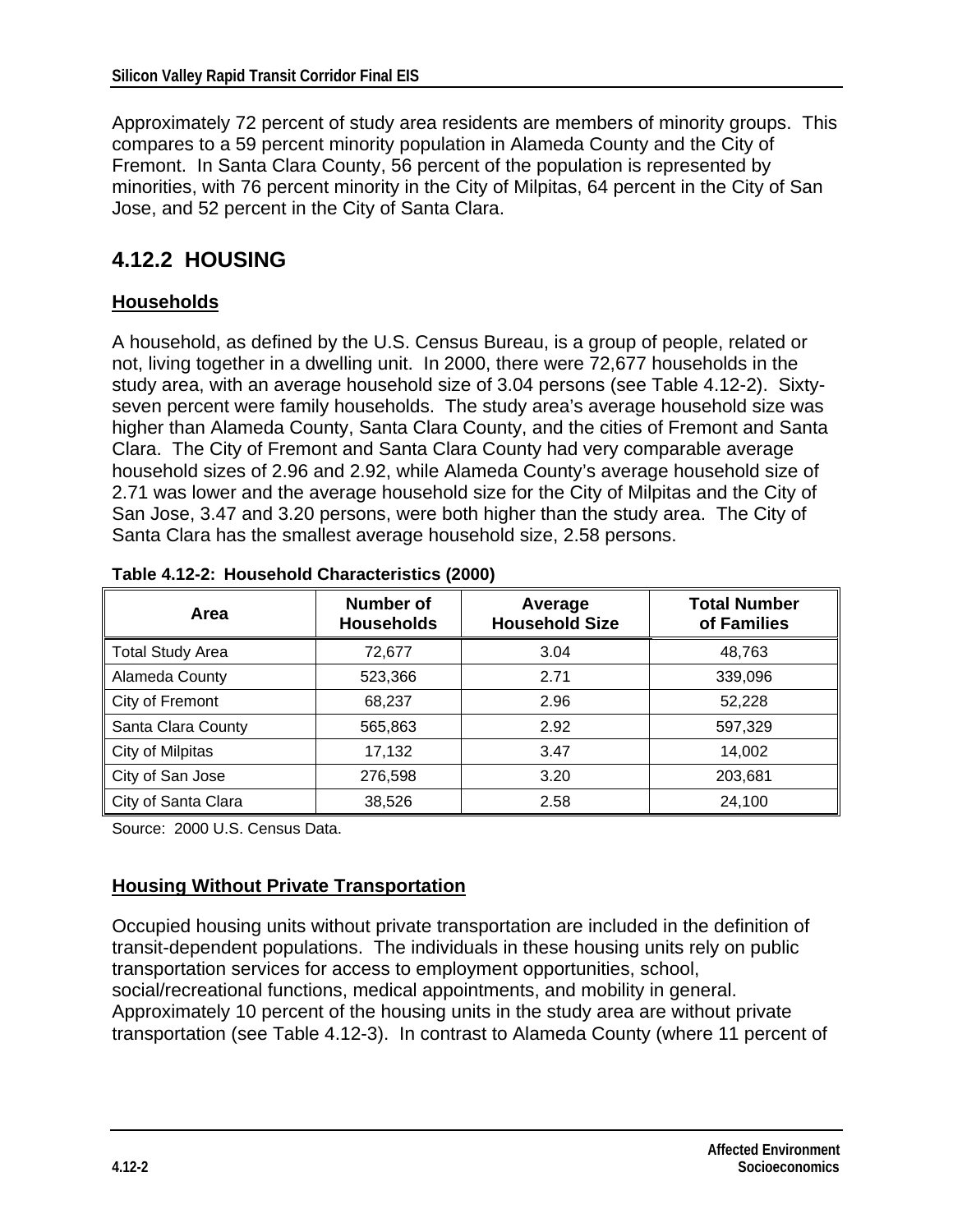housing units are without private transportation), residents of Santa Clara County and the cities of Fremont, Milpitas, San Jose, and Santa Clara are significantly less transitdependent as defined by the availability of private transportation (having only 5 to 6 percent of housing units that are without private transportation).

| Area                    | Total<br><b>Housing Units</b><br>(Occupied) | <b>Housing Units</b><br><b>Without Private</b><br><b>Transport</b> | <b>Percent Housing</b><br><b>Units Without</b><br><b>Private Transport</b> |  |  |
|-------------------------|---------------------------------------------|--------------------------------------------------------------------|----------------------------------------------------------------------------|--|--|
| <b>Total Study Area</b> | 69,980                                      | 6,730                                                              | 10%                                                                        |  |  |
| Alameda County          | 523,366                                     | 57,287                                                             | 11%                                                                        |  |  |
| City of Fremont         | 68,237                                      | 3,109                                                              | 5%                                                                         |  |  |
| Santa Clara County      | 565,863                                     | 31,978                                                             | 6%                                                                         |  |  |
| City of Milpitas        | 17,132                                      | 850                                                                | 5%                                                                         |  |  |
| City of San Jose        | 276,598                                     | 16,885                                                             | 6%                                                                         |  |  |
| City of Santa Clara     | 38,526                                      | 2,360                                                              | 6%                                                                         |  |  |

**Table 4.12-3: Housing without Private Transportation (2000)** 

Source: 2000 U.S. Census Data.

## **4.12.3 JOBS AND EMPLOYMENT**

#### **Jobs**

Total jobs in the study area and their distribution among the various employment sectors are shown on Table 4.12-4. In 2000, the study area provided approximately 240,254 jobs, with the largest job sectors being manufacturing and service, similar to the regional and local patterns. The study area, however, had a lower percentage of service jobs than the counties and all cities except Milpitas. It had a higher percentage of manufacturing jobs than Alameda County, Santa Clara County and the City of San Jose.

The services industry is Alameda and Santa Clara counties' largest economic sector, followed by manufacturing, and retail trade. The Port of Oakland, with one of the nation's major containerized shipping facilities, has helped make Alameda County an important transportation center. Santa Clara County is a major employment center for the region, providing more than a quarter of all jobs in the Bay Area. In 2000, the services, manufacturing, and retail trade sectors combined accounted for 87 percent of jobs in the County.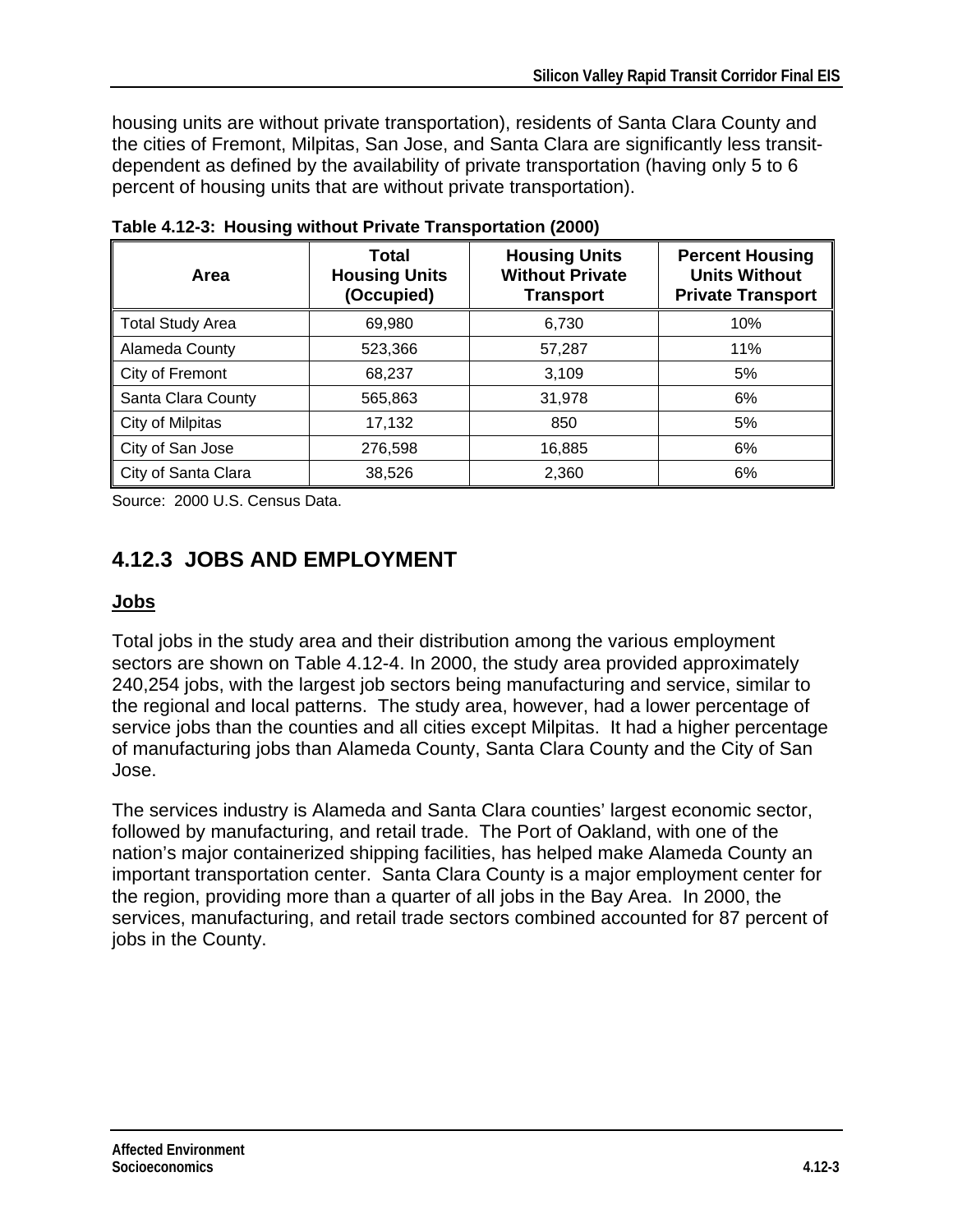|                               | Total       |                                |                                   |               |                            |                    |
|-------------------------------|-------------|--------------------------------|-----------------------------------|---------------|----------------------------|--------------------|
| Area                          | <b>Jobs</b> | <b>Agriculture<sup>a</sup></b> | <b>Manufacturing</b> <sup>b</sup> | <b>Retail</b> | <b>Service<sup>c</sup></b> | Other <sup>d</sup> |
| Total Study Area <sup>e</sup> | 240,254     | 1,398                          | 80,226                            | 25,881        | 88,082                     | 44,667             |
| Alameda County                | 750,160     | 1,940                          | 194,120                           | 83,900        | 363,290                    | 106,910            |
| City of Fremont               | 104,830     | 90                             | 45,370                            | 10,250        | 38,910                     | 10,210             |
| Santa Clara County            | 1,044,130   | 4,560                          | 346,520                           | 100,570       | 458,780                    | 133,700            |
| City of Milpitas              | 53,980      | 180                            | 30,310                            | 4,420         | 13,490                     | 5,580              |
| City of San Jose              | 432,480     | 1,370                          | 132,060                           | 44,450        | 192,050                    | 62,550             |
| City of Santa Clara           | 131,690     | 220                            | 60,160                            | 9,280         | 46,490                     | 15,540             |

**Table 4.12-4: Jobs by Sector (2000)** 

<sup>a</sup> Agriculture includes natural resources.

b

Manufacturing includes wholesale, transportation and utilities.<br>Service includes financial and leasing, professional and managerial, health and educational, and arts, recreation and other services.

d Other Jobs includes construction, information, and government.

<sup>e</sup> The "Study Area" definition is the same as that used for the FTA "New Starts" process and covers an area approximately 1.5 to 2 miles wide from the BART Warm Springs Station to the proposed Santa Clara Station.

Source: ABAG Projections 2007.

The City of Fremont's principal businesses are in the commercial and industrial sectors, including the New United Motor Manufacturing (NUMMI) plant, a joint venture of General Motors and Toyota. As part of Silicon Valley, Fremont is also home to a large technology sector. The City of Milpitas is home to a broad range of small and large businesses and industries and is a vital component of the high-tech Silicon Valley. The City of San Jose has an extremely concentrated high-tech industry and is now home to over 11,400 high-tech companies employing over 250,000 people. Most notable are the company headquarters of Cisco Systems, Inc., eBay, Adobe Systems, Inc., AboveNet, Inc., and Secure Computing Corporation. High-tech companies in downtown San Jose include Internet service providers such as Earthlink. The City of Santa Clara's employment base includes 131,690 jobs primarily in the manufacturing, wholesale, and service sectors.

#### **Employment**

The labor force by occupation for the study area and region is shown on Table 4.12-5. The number of employed and unemployed residents and employment by sector are shown. The labor force as defined here includes individuals who reside in the study area but may or may not commute to jobs elsewhere.

Based on U.S. Census data there were approximately 110,282 employed residents within the study area. The highest numbers of employed residents worked in the service sector (44 percent) with the next highest in manufacturing (37 percent), followed by the retail sector (9 percent) and other (7 percent). Agriculture represented approximately 1 percent of the labor force in the study area. This labor force distribution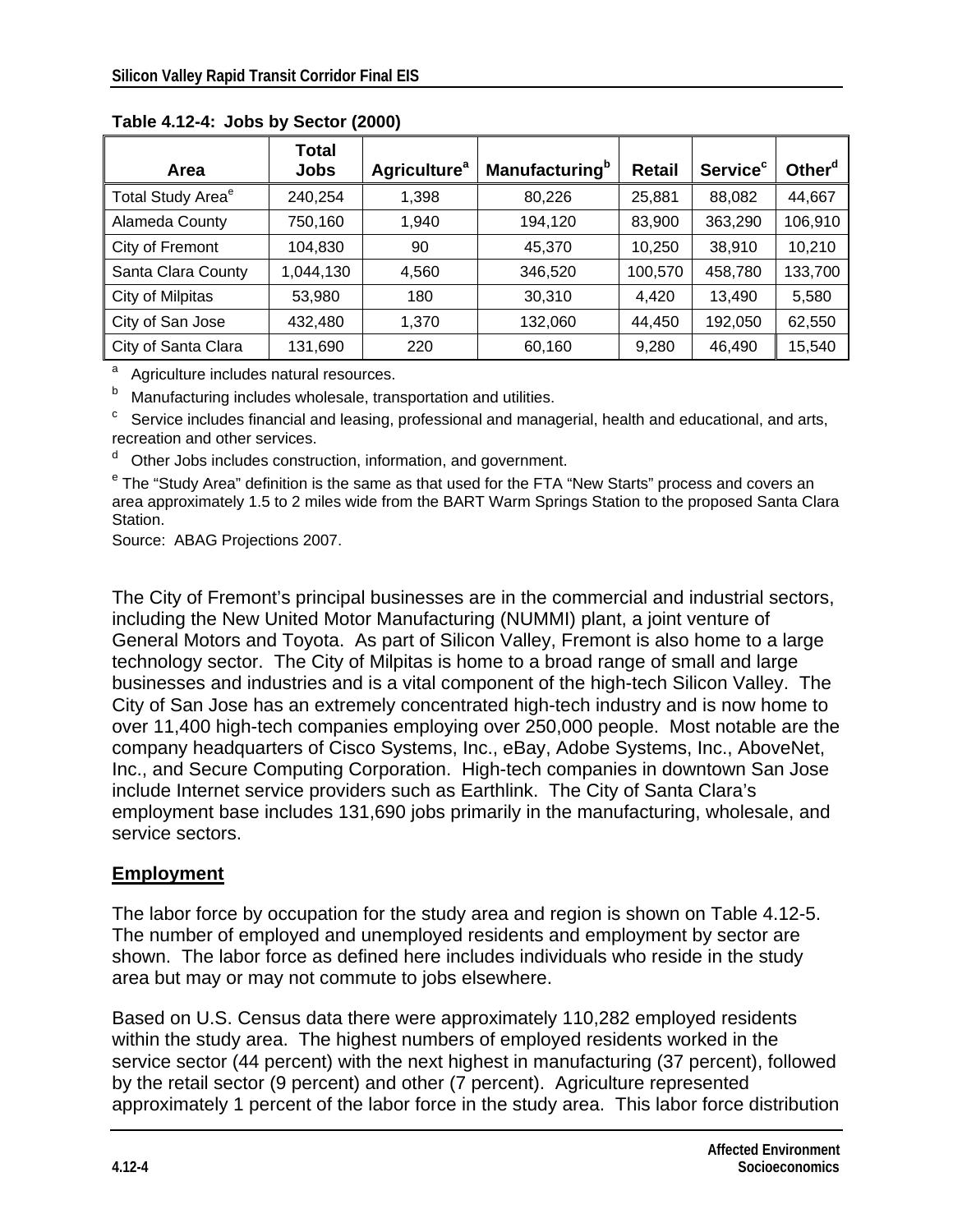pattern (service being the highest, followed by manufacturing, retail and other) was consistent with the patterns in Alameda and Santa Clara counties, and the cities of Fremont, San Jose and Santa Clara. The City of Milpitas showed the highest number of employed residents in the manufacturing (48 percent) sector, followed by service (38 percent), retail (8 percent) and other (6 percent).

Alameda County employed residents worked primarily in the service sector (56 percent), followed by manufacturing (24 percent), retail (11 percent) and other (9 percent). Santa Clara County employed residents also worked primarily in the service sector (49 percent), followed by manufacturing (33 percent), retail (10 percent), and other (8 percent). The City of Fremont employment distribution continued the countywide pattern with 47 percent service, 35 percent manufacturing, 11 percent retail and 7 percent other. The City of San Jose showed an employment distribution of 46 percent service, 35 percent manufacturing, 11 percent retail, and 8 percent other. The City of Santa Clara showed an employment distribution of 48 percent service, 37 percent manufacturing, 9 percent retail, and 6 percent other.

| Area                          | #<br><b>Employed</b><br><b>Residents</b> | Ag <sup>a</sup> | Mfg <sup>b</sup> | Retail | <b>Service<sup>c</sup></b> | <b>Other</b><br>$\mathsf{Jobs}^{\mathsf{d}}$ | #<br><b>Unemployed</b><br><b>Residents</b> |
|-------------------------------|------------------------------------------|-----------------|------------------|--------|----------------------------|----------------------------------------------|--------------------------------------------|
| Total Study Area <sup>e</sup> | 110,282                                  | 603             | 40,979           | 10,276 | 48,678                     | 7,475                                        | 5,409                                      |
| Alameda County                | 692,833                                  | 1,741           | 167,020          | 74,749 | 384,771                    | 64,552                                       | 40,361                                     |
| City of Fremont               | 102,187                                  | 163             | 36,219           | 11,526 | 47,595                     | 6,684                                        | 4,181                                      |
| Santa Clara County            | 843,912                                  | 4,364           | 280,845          | 83,369 | 411,891                    | 63,433                                       | 34,194                                     |
| City of Milpitas              | 30,302                                   | 183             | 14,447           | 2,501  | 11,489                     | 1,682                                        | 1,178                                      |
| City of San Jose              | 436,890                                  | 1,552           | 151,520          | 45,941 | 200,943                    | 37,002                                       | 19,552                                     |
| City of Santa Clara           | 55,528                                   | 52              | 20,281           | 5,261  | 26,489                     | 3,445                                        | 1,944                                      |

<sup>a</sup> Agriculture includes natural resources.

<sup>b</sup> Manufacturing includes wholesale, transportation and utilities.<br><sup>c</sup> Service includes financial and leasing, professional and managerial, health and educational, arts, recreation and other services.

<sup>d</sup> Other Jobs includes construction and public administration.

<sup>e</sup> The "Study Area" definition is the same as that used for the FTA "New Starts" process and covers an area approximately 1.5 to 2 miles wide from the BART Warm Springs Station to the proposed Santa Clara Station.

Source: 2000 U.S. Census Data.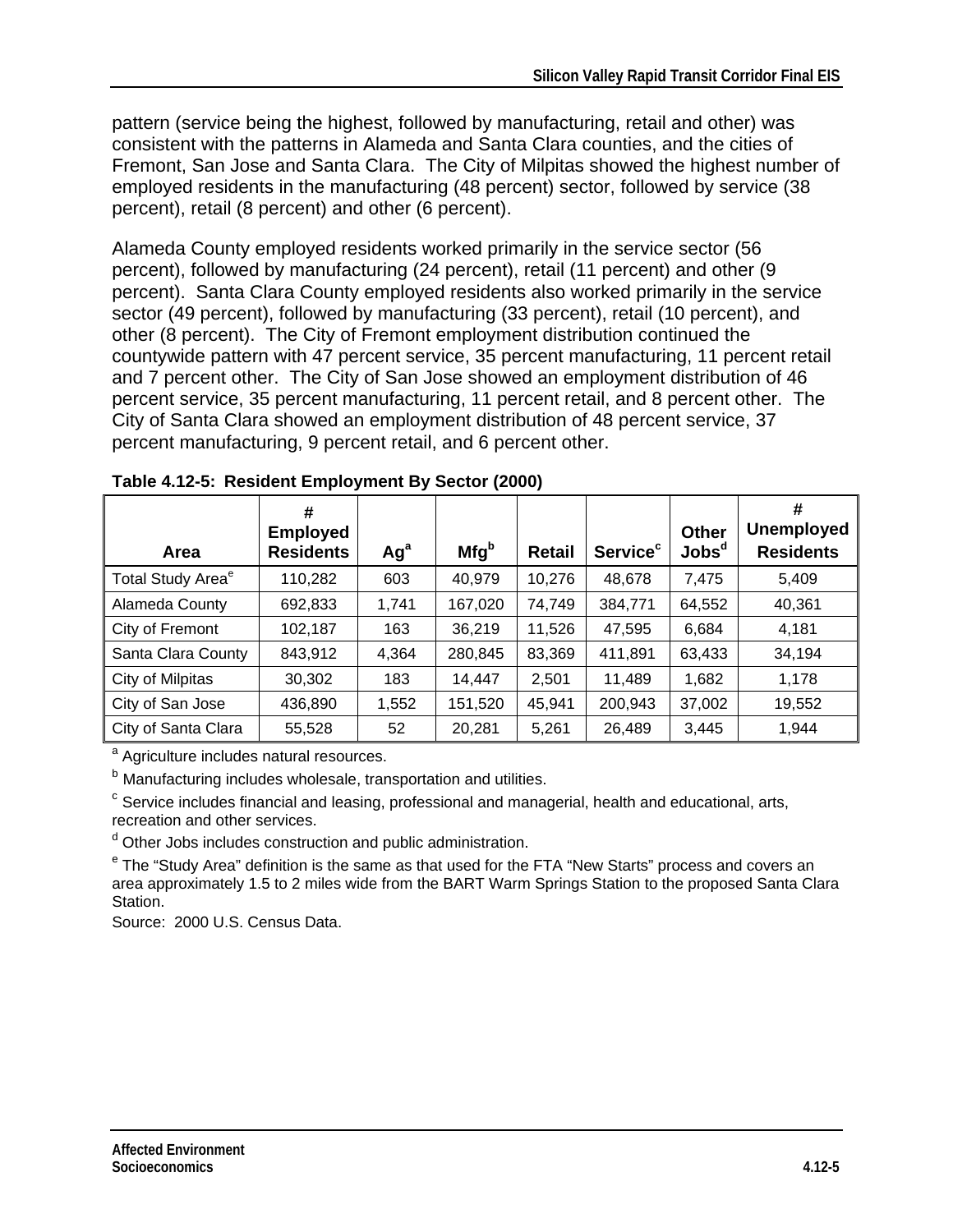### <span id="page-5-0"></span>**4.12.4 INCOME**

According to the 2000 U.S. Census, as shown in Table 4.12-6, the 2000 median household income for the study area census tract block groups was \$66,568<sup>[1](#page-5-0)</sup> and 10 percent of area households were below poverty level. Alameda County, with a median household income of \$55,946, had the same percentage of households below poverty level as the study area. In contrast, the proportion of households in poverty in the City of Fremont was lower, at 4 percent, and the median household income at \$76,579, was higher. In Santa Clara County and the cities of Milpitas, San Jose, and Santa Clara, the proportion of households living in poverty was also lower than the study area, ranging from 4 to 7 percent, and the respective median household incomes of \$74,335, \$84,429, \$70,243, and \$69,466 were higher.

| Area                    | <b>Median Household</b><br><b>Income</b> | <b>Households</b><br><b>Below</b><br><b>Poverty Level</b> | <b>Percent</b><br><b>Below</b><br><b>Poverty Level</b> |
|-------------------------|------------------------------------------|-----------------------------------------------------------|--------------------------------------------------------|
| <b>Total Study Area</b> | $$66,568^a$                              | 7,031                                                     | 10%                                                    |
| Alameda County          | \$55,946                                 | 51,410                                                    | 10%                                                    |
| City of Fremont         | \$76,579                                 | 3,049                                                     | 4%                                                     |
| Santa Clara County      | \$74,335                                 | 34,535                                                    | 6%                                                     |
| City of Milpitas        | \$84,429                                 | 655                                                       | 4%                                                     |
| City of San Jose        | \$70,243                                 | 19,737                                                    | 7%                                                     |
| City of Santa Clara     | \$69,466                                 | 2,543                                                     | 7%                                                     |

**Table 4.12-6: Household Income and Poverty Status (2000)** 

<sup>a</sup> This figure is an average of the median household incomes in the study area. See Appendix J for a complete breakdown of median household income in the study area by census block group. Source: 2000 U.S. Census Data.

## **4.12.5 ENVIRONMENTAL JUSTICE CONSIDERATIONS**

Determination of the presence of environmental justice populations and the potential effects on these populations rely, to a large degree, on analysis of demographic information, such as the U.S. census data and information gathered through public involvement and outreach activities.

#### **Regulatory Considerations**

Federal laws and regulations guide the analysis of environmental justice. These include:

 $\overline{a}$ 

 $1$  This figure is an average of the median household incomes in the study area. See Appendix J for a complete breakdown of median household income in the study area by census block group.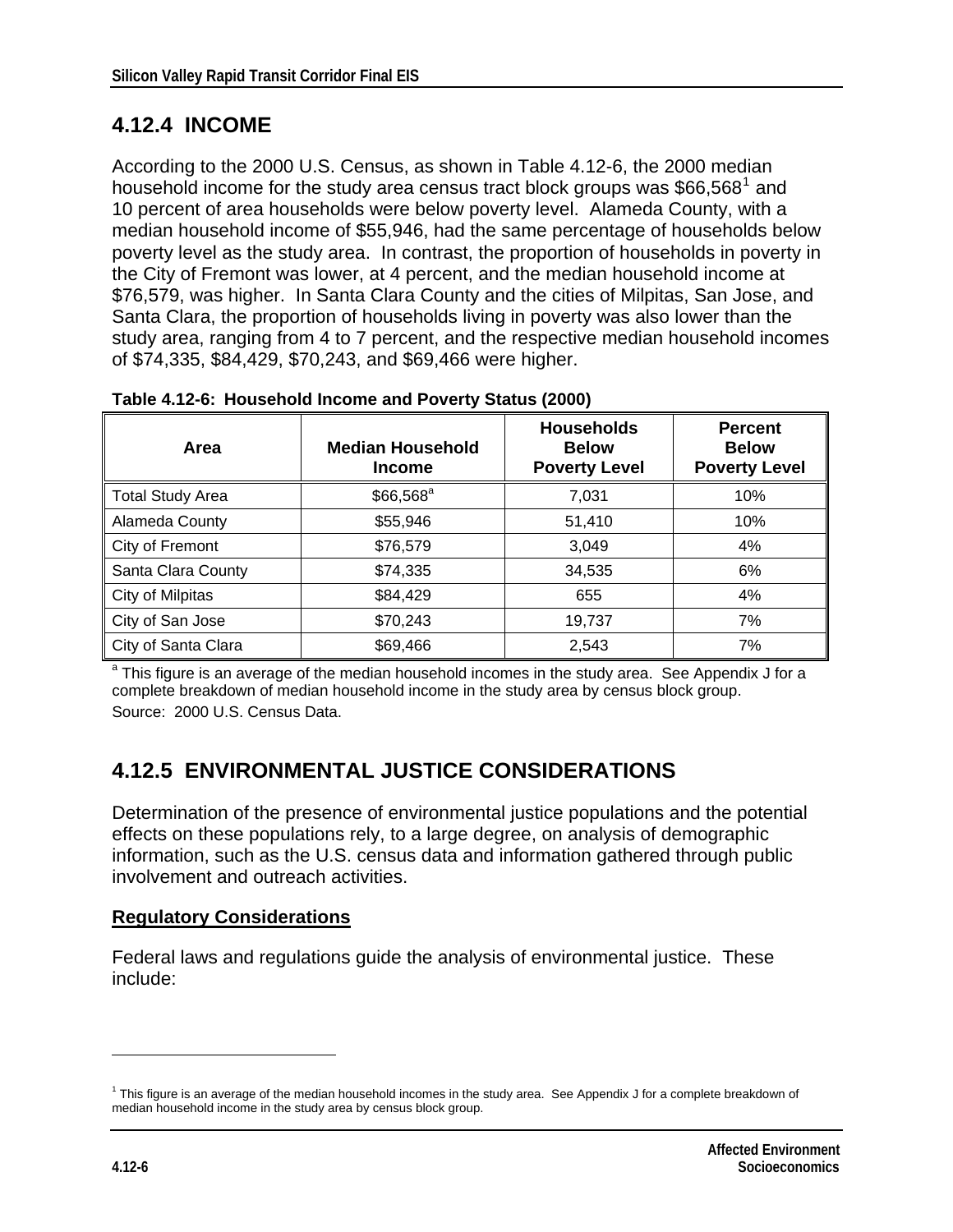- Federal Executive Order 12898, Federal Actions to Address Environmental Justice in Minority Populations and Low-Income Populations, dated February 11, 1994, directs federal agencies to achieve environmental justice by identifying and addressing disproportionately high and adverse human health and environmental effects, including interrelated social and economic effects of the programs, and activities on minority populations and low-income populations of the United States and assuring that project information is available to those populations.
- Title VI of the Civil Rights Act of 1964 and related statutes prohibits discrimination on the basis of race, color, and national origin in programs and activities receiving federal financial assistance. Direct property acquisition under the BEP and SVRTP alternatives would require implementation of this Act along with the Uniform Relocation Assistance and Real Property Acquisition Policies Act of 1970.

The environmental justice analysis was prepared following Executive Order 12898, Federal Actions to Address Environmental Justice in Minority and Low-Income Populations (1994). The methodology was based on Federal Highway Administration (FHWA) Order 6640.23 (December 2, 1998) and the Department of Transportation (DOT) Order on Environmental Justice (April 15, 1997). Ethnic and racial minority and/or low-income population groups in the affected community are identified in this report using 2000 U.S. Census data that describe racial and income characteristics.

Minority and/or low-income populations are identified when (a) the minority or low income population of a community exceeds fifty percent of the total population of the community or (b) the minority or low-income population percentage in a community is meaningfully greater than the majority or low-income population in the general population. For the purposes of this analysis, "meaningfully greater" was assumed to be more than ten percentage points higher than the percentage of minorities or lowincome households in the County. A "community" was defined as a census block, and 2000 U.S. Census data was used to calculate the percentage of minority individuals and low-income households in each. The percentage of minority and/or low-income populations within the study area was compared to Alameda and Santa Clara counties (the "general population") as applicable.

The DOT Order on Environmental Justice and FHWA Order 12898 define low-income as a household income at or below the Department of Health and Human Services Poverty Guidelines. Under this guidance the poverty threshold for a three-person family would be any family at or below an annual income of \$18,310. Since this threshold does not take into account the high cost of living in the Bay Area, the more conservative Department of Housing and Urban Development guidelines are used for the analysis in this EIS.

The Department of Housing and Urban Development defines a low-income household as one in which income is 80 percent, or less, of the County median income. As identified previously in Table 4.12-6, the median income for Alameda County was \$55,946 and Santa Clara County was \$74,335. Eighty percent of these figures (the lowincome threshold) would be \$44,756 and \$59,468 respectively.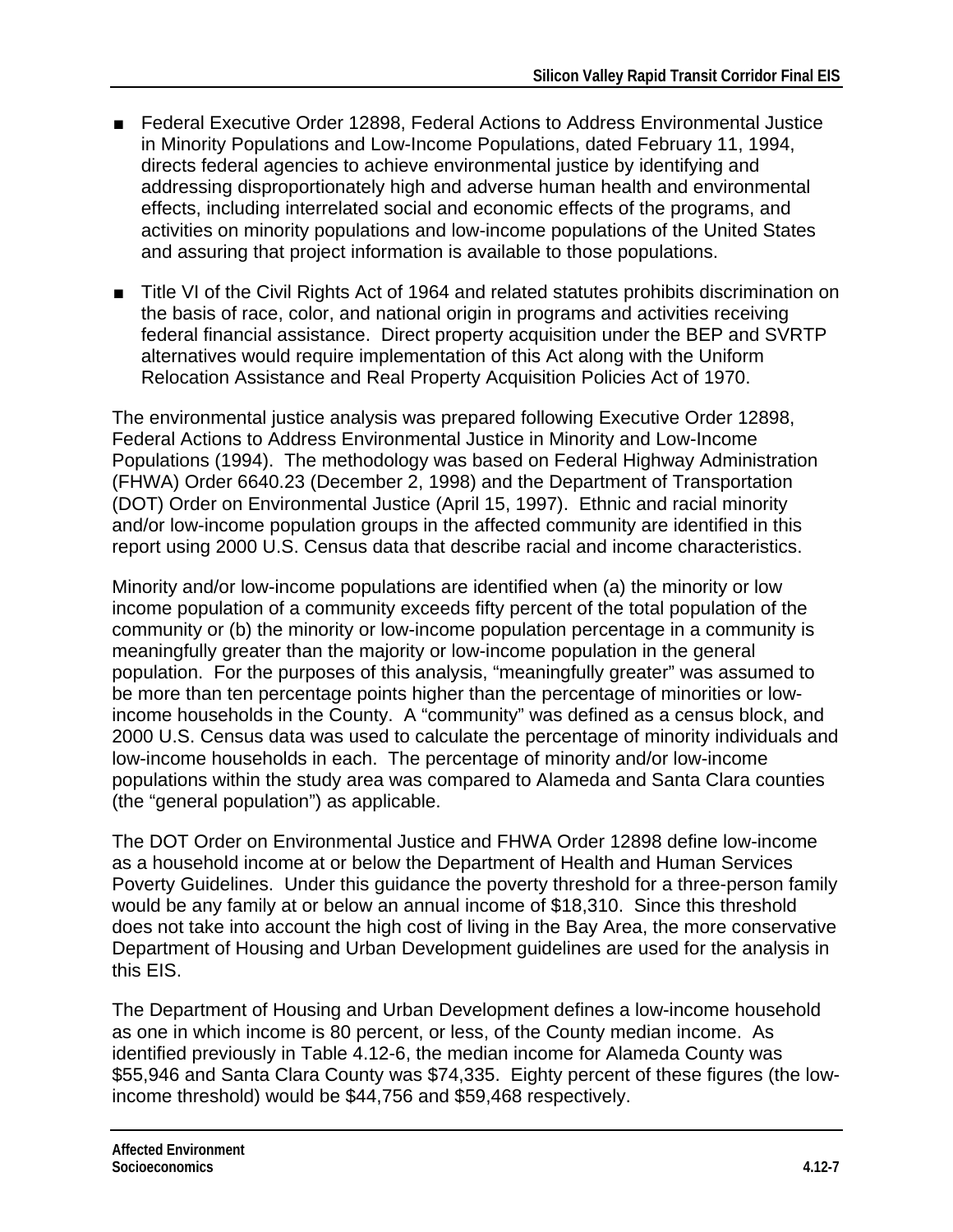As defined in Executive Order 12898 and subsequent agency guidance, the term "minority" includes any individual who is an American Indian or Alaskan Native, Asian or Pacific Islander (including Native Hawaiian), Black/African American (not of Hispanic Origin), or Hispanic/Latino. .

The study area for environmental justice was based on FTA's "New Starts" process and covers an area approximately ½-mile to one-mile on each side of the proposed BART alignment. Low-income and minority communities in the study area are shown in Figure 4.12-1.

#### **Identification of Minority and Low Income Communities**

As shown in Figure 4.12-1, the alignment passes through many low-income and minority populations. The majority of the study area is within a low-income population, minority population, or both.

As shown in Table 4.12-7, the study area comprises a variety of neighborhoods and a diverse, multi-ethnic population. The ethnic composition for the study area has higher percentages of Asian and Hispanic populations, than either Alameda or Santa Clara County. Approximately 72 percent of study area residents are members of minority groups, including individuals of Hispanic/Latino origin. This compares to a 59 percent minority population in Alameda County and the City of Fremont. In Santa Clara County, 56 percent of the population is represented by minorities, with 76 percent in the City of Milpitas, 64 percent in the City of San Jose, and 52 percent in the City of Santa Clara. Census blocks that qualify as minority communities along the alignment are shown in Figure 4.12-1.

The study area also passes through many low-income areas. The communities within the study area that meet the low-income criteria are shown in Figure 4.12-1.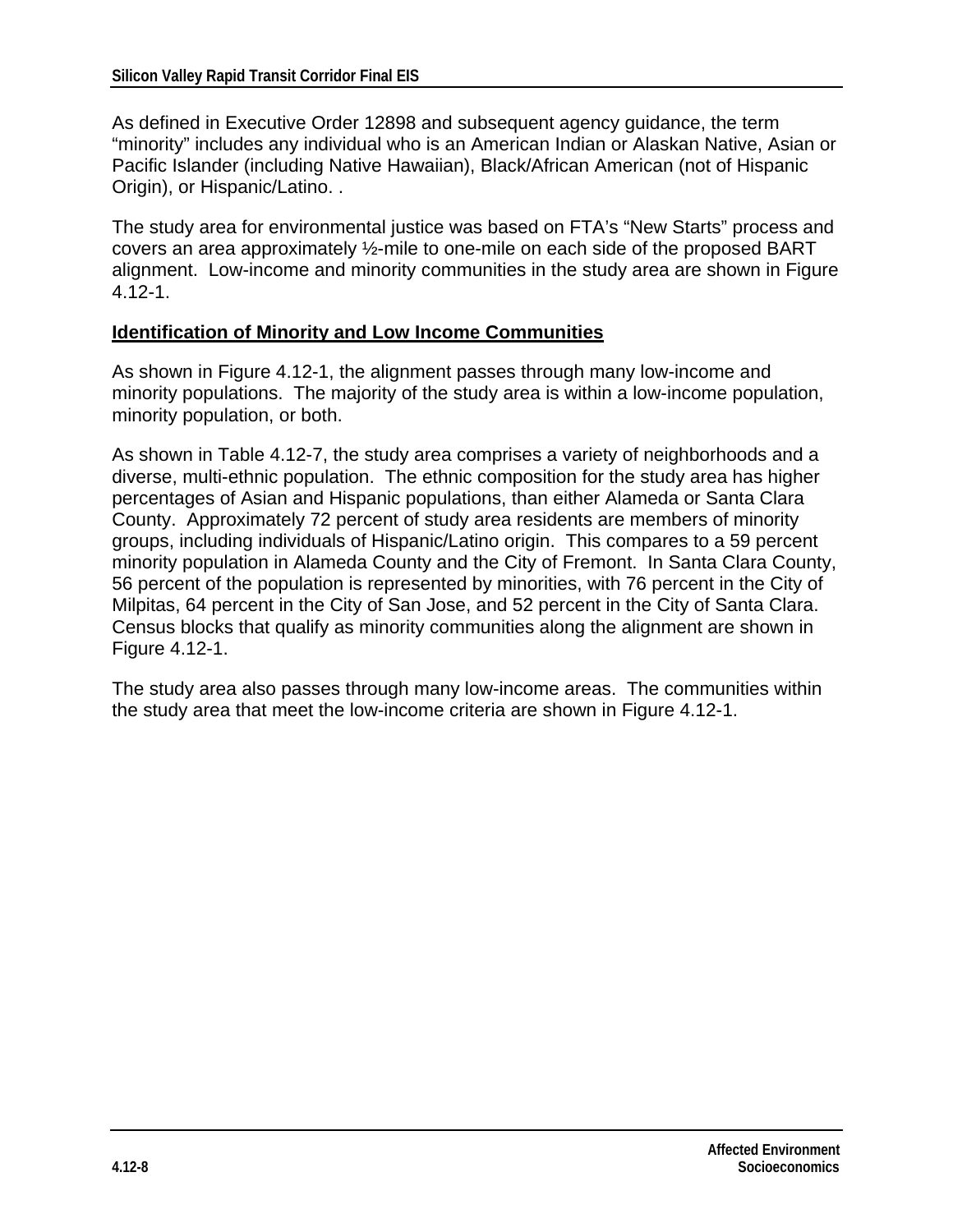

Source: US Census Bureau, S1 Tables, 1999-2000. .

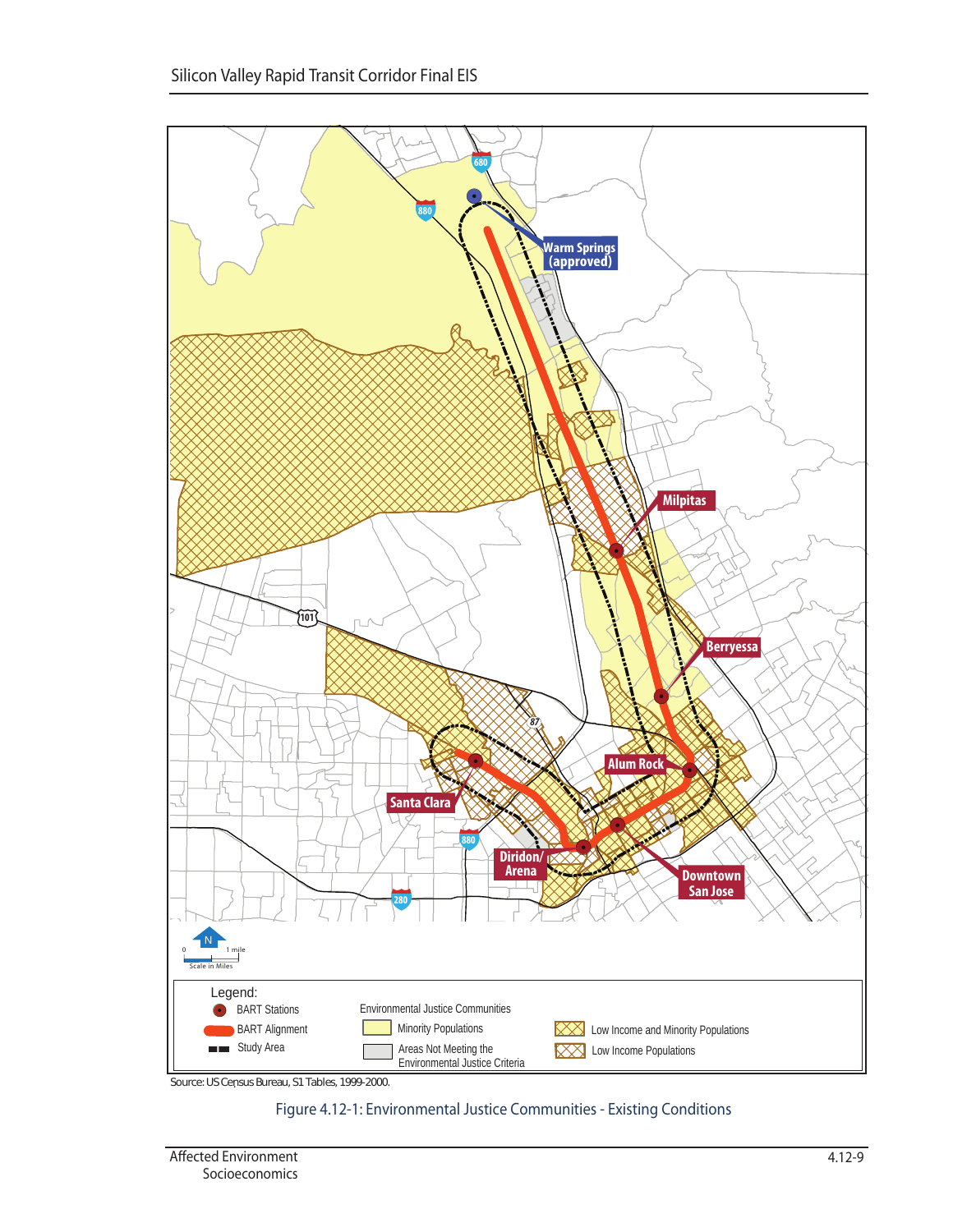| Area                       | <b>Total</b><br><b>Population</b> | <b>White</b> | $%$ of<br>Total | <b>Black or</b><br><b>African</b><br>American | $%$ of<br><b>Total</b> | <b>Hispanic</b> | $%$ of<br><b>Total</b> | Asian       | $%$ of<br><b>Total</b> | <b>Native</b><br>H <sub>U</sub><br><b>Other</b><br><b>Pacific</b><br><b>Islander</b> | $%$ of<br>Total | American<br>Indian/<br><b>AK</b><br><b>Native</b> | $%$ of<br><b>Total</b> | Two or<br><b>More</b><br>Races/<br><b>Some</b><br><b>Other</b><br>Race<br>(Alone) | $%$ of<br><b>Total</b> |
|----------------------------|-----------------------------------|--------------|-----------------|-----------------------------------------------|------------------------|-----------------|------------------------|-------------|------------------------|--------------------------------------------------------------------------------------|-----------------|---------------------------------------------------|------------------------|-----------------------------------------------------------------------------------|------------------------|
| <b>Total Study</b><br>Area | 240,375                           | 68,625       | 28%             | 7,118                                         | 3%                     | 78,252          | 33%                    | 74,496      | 32%                    | 996                                                                                  | 0.4%            | 1,135                                             | 0.5%                   | 7,755                                                                             | 3%                     |
| Alameda<br>County          | 1,443,741                         | 591,095      | 41%             | 211,124                                       | 15%                    | 273,910         | 19%                    | 292,67<br>3 | 20%                    | 8,458                                                                                | 0.5%            | 5,306                                             | 0.5%                   | 61,175                                                                            | 4%                     |
| City of<br>Fremont         | 203,413                           | 84,149       | 41%             | 6,084                                         | 3%                     | 27,409          | 13%                    | 74,773      | 37%                    | 736                                                                                  | 0.25%           | 656                                               | 0.5%                   | 9,606                                                                             | 4%                     |
| Santa<br>Clara<br>County   | 1,682,585                         | 744,282      | 44%             | 44,475                                        | 3%                     | 403,401         | 24%                    | 426,77      | 25%                    | 5,040                                                                                | 0.25%           | 5,270                                             | 0.5%                   | 53,346                                                                            | 3%                     |
| City of<br><b>Milpitas</b> | 62,698                            | 14,917       | 24%             | 2,187                                         | 4%                     | 10,417          | 17%                    | 32,281      | 51%                    | 347                                                                                  | 0.5%            | 240                                               | 0.5%                   | 2,309                                                                             | 3%                     |
| City of San<br>Jose        | 894,943                           | 322,534      | 36%             | 29,495                                        | 3%                     | 269,989         | 30%                    | 238,37<br>8 | 27%                    | 3,093                                                                                | 0.25%           | 2,959                                             | 0.5%                   | 28,495                                                                            | 3%                     |
| City of<br>Santa<br>Clara  | 102,361                           | 49,392       | 48%             | 2,237                                         | 2%                     | 16,364          | 16%                    | 29,731      | 29%                    | 416                                                                                  | 0.5%            | 275                                               | 0.25%                  | 3,886                                                                             | 4%                     |

**Table 4.12-7: Ethnic Composition in the SVRTC (2000)** 

Source: 2000 U.S. Census Data.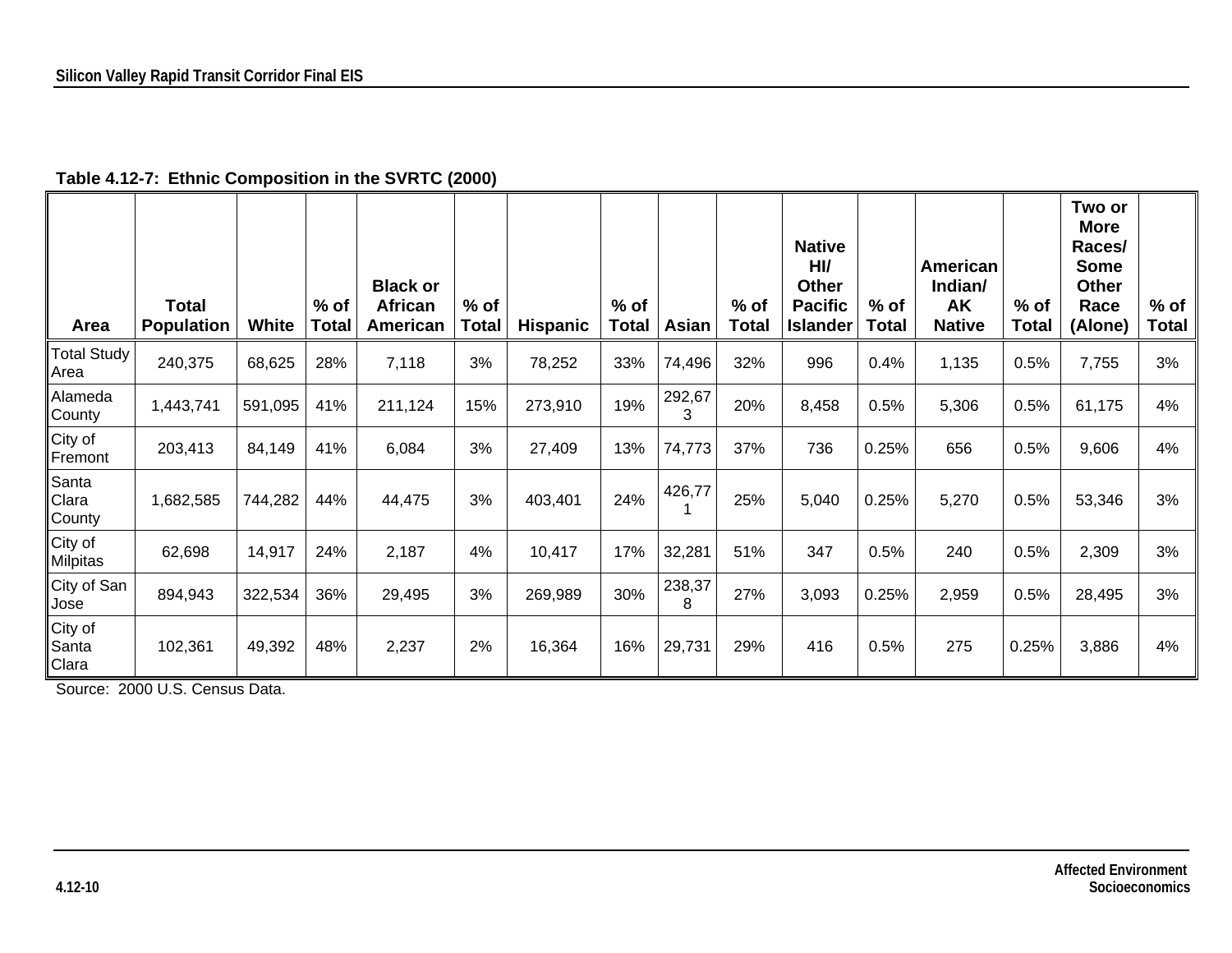#### **Community Participation**

Community outreach and participation have been integrated into the project development process from the beginning, including public scoping, alternatives development, public and agency involvement and environmental analysis. Chapter 11, Agency and Community Participation, of this document details the public and agency outreach. Efforts have been made to avoid or minimize adverse effects to minority or low-income populations, as well as, to address community concerns by refining project alternatives.

The project has been conducted with extensive public participation throughout the project development and environmental review process. Meetings were conducted within the cities on the corridor to ensure that residents who would be most affected by the project had an opportunity to comment. Special outreach efforts have been taken to encourage participation by minority and low-income residents of the corridor. Since 2002 there have been approximately 165 presentations to neighborhoods, community organizations, and individual stakeholders. Community meetings have been held in the immediate vicinity of each of the proposed stations to update the community and residents on the project, as well as to hear any concerns or issues they may have. Formal presentations at community meetings were preceded by open house sessions were attendees could ask staff general questions about the project. All locations for the community meetings have been ADA accessible. Further discussion of community coordination and consultation can be found in Chapter 11, Agency and Community Participation.

Project meeting announcements were available in English, Spanish, Vietnamese, and Portuguese and were mailed to a distribution list varying between 20,000 and 90,000 recipients. Translation services at public meetings were available upon request with a 72-hour notice.